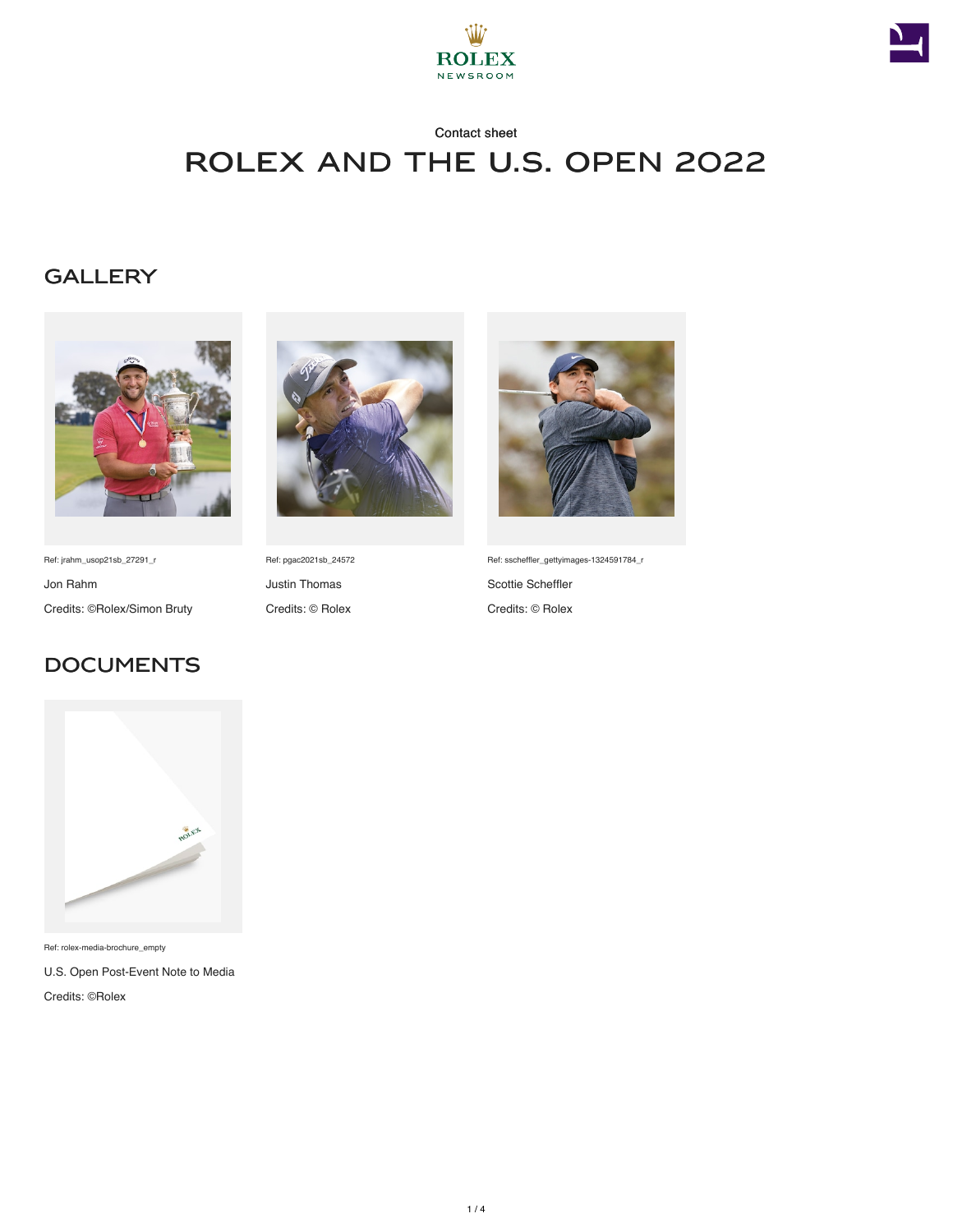

## Contact sheet

# Rolex and The U.S. Open 2022

#### **VISUALS**



Ref: usop22ct\_21278

ROLEX TESTIMONEE MATTHEW FITZPATRICK LIFTS THE TROPHY AT THE 122ND U.S. OPEN, THE COUNTRY CLUB, BROOKLINE

Credits: © Rolex/Chris Turvey



Ref: usop22ct\_16783

ROLEX TESTIMONEE MATTHEW FITZPATRICK CELEBRATES WINNING THE U.S. OPEN AT THE COUNTRY CLUB, BROOKLINE

Credits: © Rolex/Chris Turvey



Ref: usop22ct\_16306

ROLEX TESTIMONEE MATTHEW FITZPATRICK TEES OFF ON THE 1ST HOLE DURING THE FINAL ROUND OF THE 122ND U.S. OPEN

Credits: © Rolex/Chris Turvey



Ref: usop22ct\_16339

ROLEX TESTIMONEE SCOTTIE SCHEFFLER PLAYING A SHOT DURING THE FINAL ROUND OF THE 122ND U.S. OPEN

Credits: © Rolex/Chris Turvey



Ref: usop22ct\_16458

ROLEX TESTIMONEE JON RAHM PLAYING A SHOT DURING THE FINAL ROUND OF THE 122ND U.S. OPEN

Credits: © Rolex/Chris Turvey



Ref: usop22ct\_15502

ROLEX TESTIMONEE HIDEKI MAYSUYAMA PLAYING A SHOT DURING THE 122ND U.S. OPEN

Credits: © Rolex/Chris Turvey



Ref: usop22ct\_15805

ROLEX TESTIMONEE SCOTTIE SCHEFFLER PLAYING A SHOT DURING THE THIRD ROUND OF THE 122ND U.S. OPEN

Credits: ©Rolex/Chris Turvey



Ref: usop22ct\_15600

ROLEX TESTIMONEE MATTHEW FITZPATRICK LINES UP A PUTT DURING THE 122ND U.S. OPEN

Credits: ©Rolex/Chris Turvey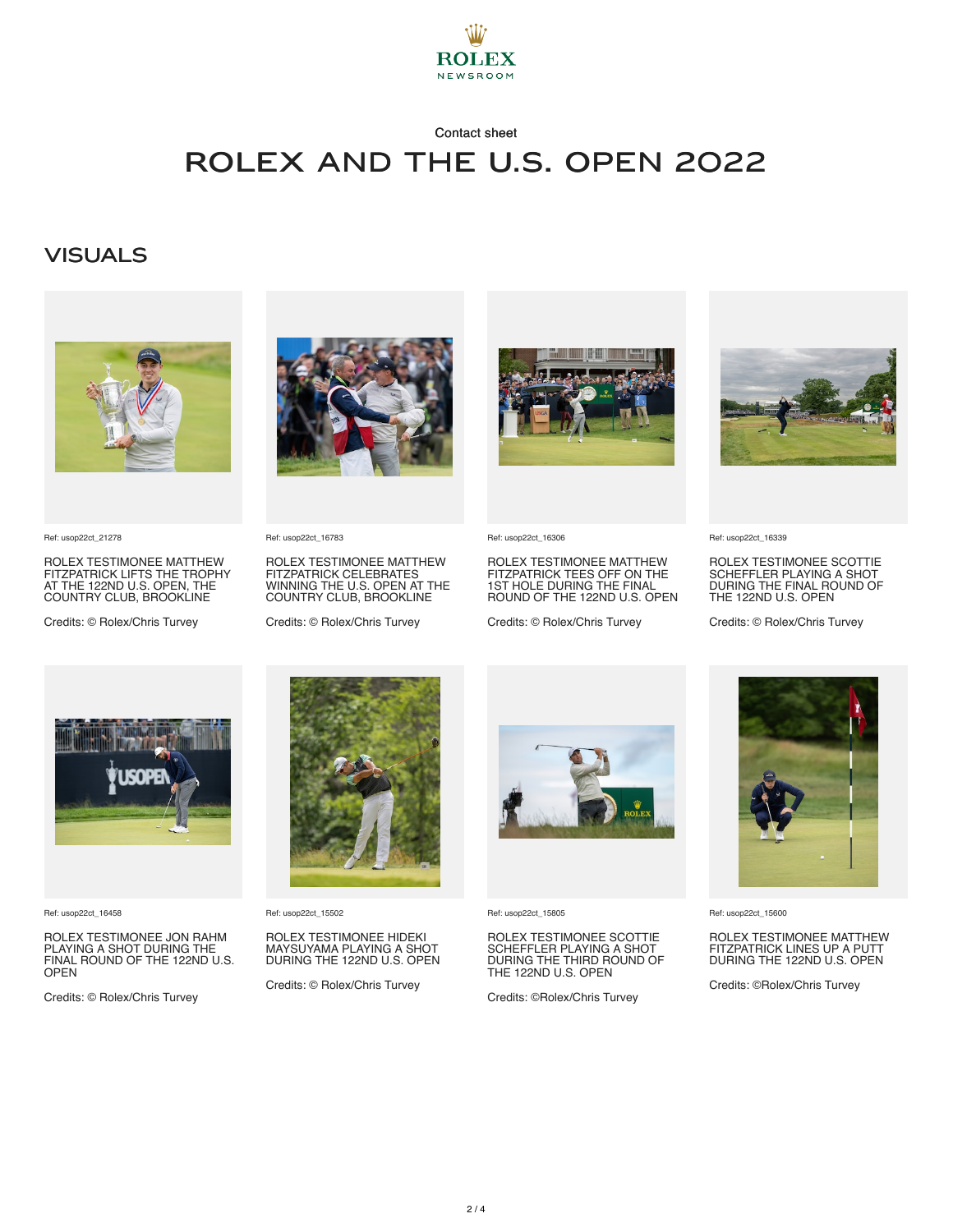

## Contact sheet Rolex and The U.S. Open 2022



Ref: usop22ct\_15955

ROLEX TESTIMONEE JON RAHM PLAYING A SHOT DURING THE 122ND U.S. OPEN

Credits: ©Rolex/Chris Turvey



Ref: usop22ct\_14905

ROLEX TESTIMONEE MATTHEW FITZPATRICK PLAYING A SHOT DURING THE 122ND U.S. OPEN

Credits: © Rolex/Chris Turvey



Ref: usop22ct\_14185

ROLEX TESTIMONEE JORDAN SPIETH PLAYING A SHOT ON THE 1ST HOLE DURING THE 122ND U.S. OPEN

Credits: ©Rolex/Chris Turvey



Ref: usop22ct\_14487

ROLEX TESTIMONEE VICTOR PEREZ PLAYING A SHOT DURING THE 122ND U.S. OPEN

Credits: ©Rolex/Chris Turvey



Ref: usop22ct\_14285

ROLEX TESTIMONEE ADAM SCOTT PLAYING A SHOT ON THE 5TH GREEN DURING THE 122ND U.S. OPEN

Credits: ©Rolex/Chris Turvey



Ref: usop22ct\_14934

ROLEX TESTIMONEE JUSTIN THOMAS PLAYS AN IRON APPROACH TO THE FIFTEENTH GREEN DURING THE 122ND U.S. OPEN

Credits: ©Rolex/Chris Turvey



Ref: usop22ct\_14309

ROLEX TESTIMONEE JORDAN SPIETH LINES UP A PUTT DURING THE FIRST ROUND OF THE 122ND U.S. OPEN

Credits: ©Rolex/Chris Turvey



Ref: usop22ct\_14803

ROLEX TESTIMONEE SCOTTIE SCHEFFLER PLAYING A SHOT DURING THE FIRST ROUND OF THE 122ND U.S. OPEN

Credits: ©Rolex/Chris Turvey